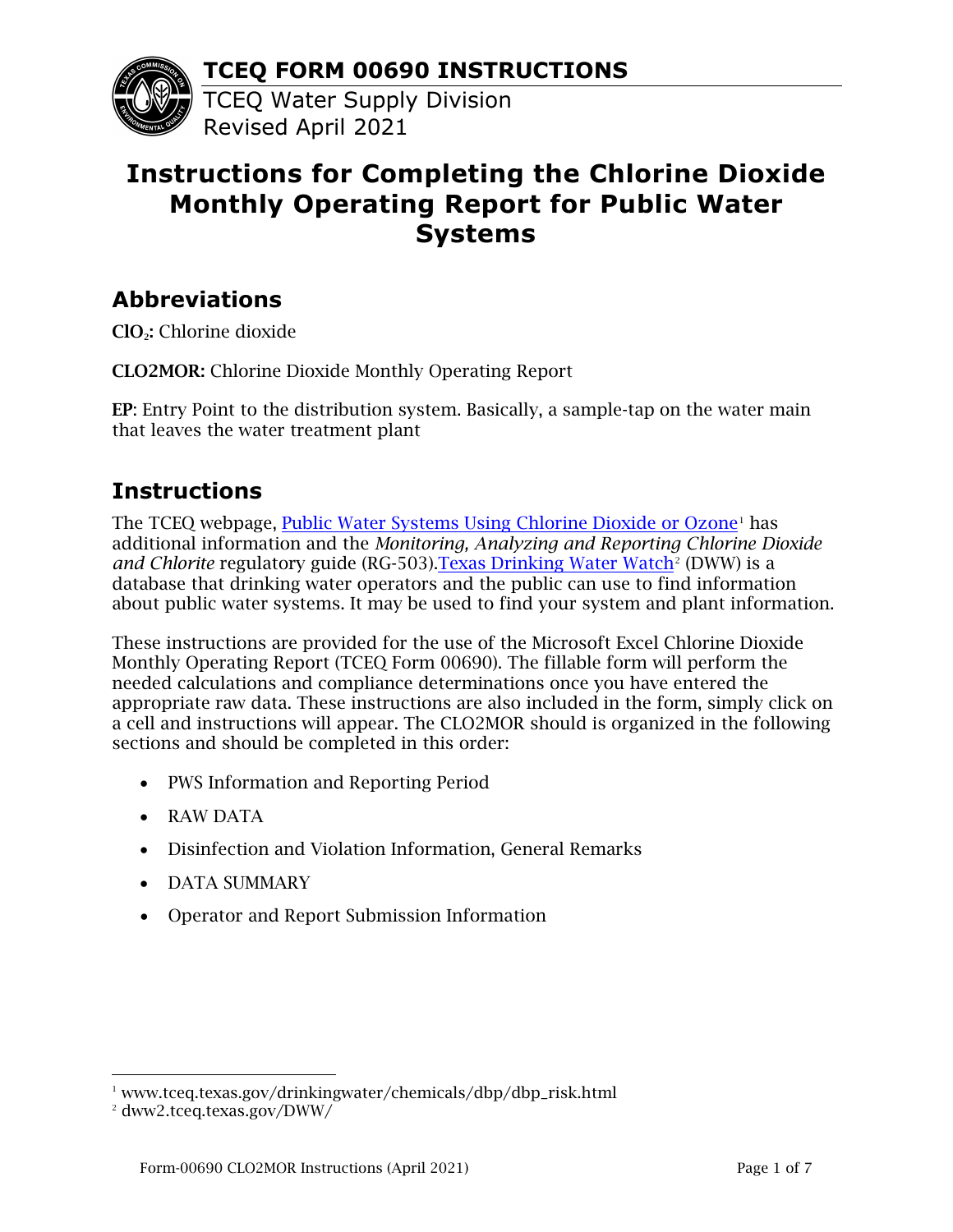

## **PWS Information and Reporting Period**

*Figure 1. PWS Information and Reporting Period Section of CL2MOR*

PWS NAME: Enter the name of your public water system.

PWS ID Number: Enter the public water system's 7-digit PWS identification number.

Report Month: Using the drop-down list, select the month that the data was collected. Do not enter the month that you are sending the report. Once the Report Month is selected, the RAW DATA section will populate the appropriate number of rows (for the days in the month) for your raw data.

TREATMENT PLANT NAME: Enter the name of the water treatment plant. Each treatment plant that uses  $CIO<sub>2</sub>$  must complete a separate  $CIO<sub>2</sub>MOR$ .

TREATMENT PLANT NUMBER: Enter the name of the water treatment plant.

### **RAW DATA**

| <b>RAW DATA</b> |                  |                  |                                      |  |  |          |                              |            |     |
|-----------------|------------------|------------------|--------------------------------------|--|--|----------|------------------------------|------------|-----|
| <b>DATE</b>     | CIO <sub>2</sub> | cio <sub>2</sub> | CIO <sub>2</sub> Distribution        |  |  | Chlorite | <b>Chlorite Distribution</b> |            |     |
|                 | Used?            | <b>EP</b>        | <b>Third</b><br><b>First</b><br>Sec. |  |  | EP       | <b>Near</b>                  | <b>Mid</b> | Far |
|                 |                  |                  |                                      |  |  |          |                              |            |     |
|                 |                  |                  |                                      |  |  |          |                              |            |     |

#### *Figure 2. RAW DATA Section of CLO2MOR*

ClO2 Used?: Use the dropdown list, select "Yes" or "No" to indicate whether ClO2 was used on a given day . You must select "Yes" before you can enter any daily data. The form will always automatically show 31 rows for the table but not all months have 31 days. The form will grey out date rows depending on the month selected. You do not need to select "Yes" or "No" on greyed out date rows. Once you make the selection the form cells in the next columns will change shading to remind you to enter data in those cells, see Figure 3.

Note: We incorporated a feature that allows you to record data (especially distribution system data) on a day that you did not use your generator. To use this feature, you must use the following data entry sequence:

- First select "Yes"
- Then enter any of the data that you collected
- Finally, change the selection to "No"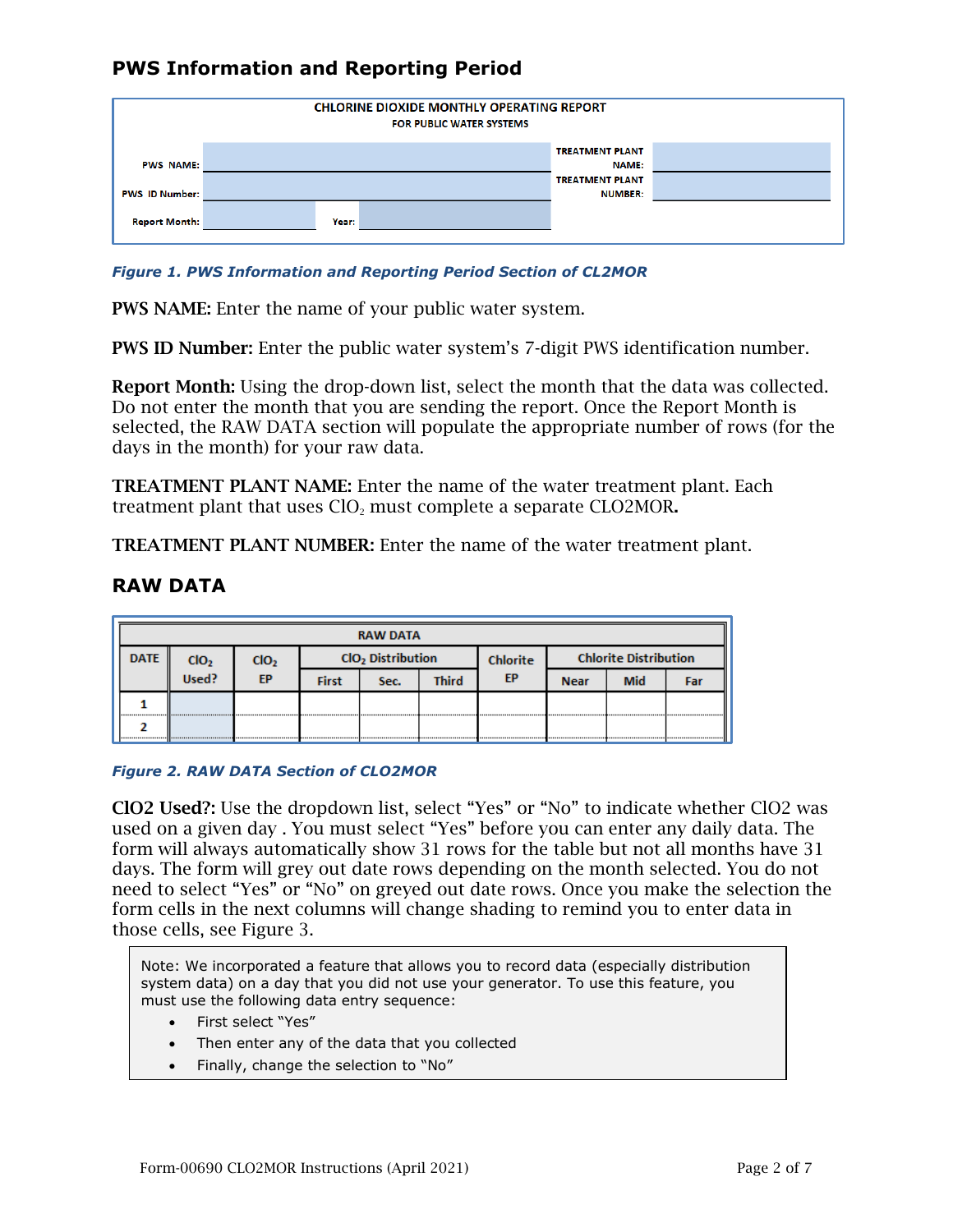ClO<sub>2</sub> EP: Record the ClO<sub>2</sub> residual level in milligrams per liter (mg/L) at the EP for each day the ClO2 generator is used. All EP ClO2 data is used to determine the Maximum Residual Disinfectant Level (MRDL) ClO2 compliance. Failure to collect ClO2 data is a monitoring and reporting (M/R) violation. When more than one test was conducted, report the highest test result for the day. You may leave all other cells blank if no ClO2 was not used on that date. Input of results  $\geq 0.8$  mg/L will change shading in subsequent cells (Figure 3).

ClO<sub>2</sub> Distribution (First, Sec., Third): When any of the ClO<sub>2</sub> daily results at the EP is  $0.8$ mg/L or higher, you must collect three  $ClO<sub>2</sub>$  samples in the distribution system Refer to RG-503 for further instruction). All three samples (first, second, third) must be collected at TCEQ approved sampling sites in the distribution system that are represented in the system's Monitoring Plan. These distribution system sample results will be used to determine ClO<sub>2</sub> MRDL compliance. Enter sample results in First, Sec., Third column in the form on date of sample collection in mg/L. When more than one sample was collected for each test, report the highest test result for the day. When EP results were below 0.8 mg/L, you do not have to sample for  $ClO<sub>2</sub>$  in the distribution system.

**Chlorite EP:** Enter the chlorite concentration in mg/L at the EP for each day the ClO<sub>2</sub> generator is used. Failure to collect chlorite data is a Monitoring and Reporting (M/R) violation. When more than one test was conducted, enter the highest test result for the day. You may leave all other cells blank if no  $ClO<sub>2</sub>$  was used on that date and chlorite was not tested.

Chlorite Distribution (Near, Mid, Far): This is your three sample-set for chlorite. Enter the number of samples in the Near (nearest the treatment plant), Mid (first service connection), Far (far reaches of the distribution system) cells that were collected at the approved chlorite sampling points in the distribution system. For example, if you collected 1 sample from each of three sampling sites (Near, Mid, Far) on the 10th, put a 1 in each of three cells for that day. You may leave all other cells blank if no sample was collected on that date.

| <b>RAW DATA</b> |                  |                                            |                               |  |           |                 |                              |     |  |
|-----------------|------------------|--------------------------------------------|-------------------------------|--|-----------|-----------------|------------------------------|-----|--|
| <b>DATE</b>     | ClO <sub>2</sub> |                                            | CIO <sub>2</sub> Distribution |  |           | <b>Chlorite</b> | <b>Chlorite Distribution</b> |     |  |
|                 | $CIO2$<br>Used?  | EP<br><b>Third</b><br><b>First</b><br>Sec. |                               |  | <b>FP</b> | <b>Near</b>     | <b>Mid</b>                   | Far |  |
|                 | <b>Yes</b><br>   | 0 50<br>                                   |                               |  |           | 150<br>         |                              |     |  |
|                 | Yes<br>          | 0.90<br>                                   |                               |  |           |                 |                              |     |  |
|                 | <b>No</b>        |                                            |                               |  |           |                 |                              |     |  |
|                 | <br><b>Yes</b>   |                                            |                               |  |           |                 |                              |     |  |
|                 | <br>Yes          |                                            |                               |  |           |                 |                              |     |  |
|                 |                  |                                            |                               |  |           |                 |                              |     |  |

*Figure 3. RAW DATA Section of CLO2MOR with Example Data and Shading*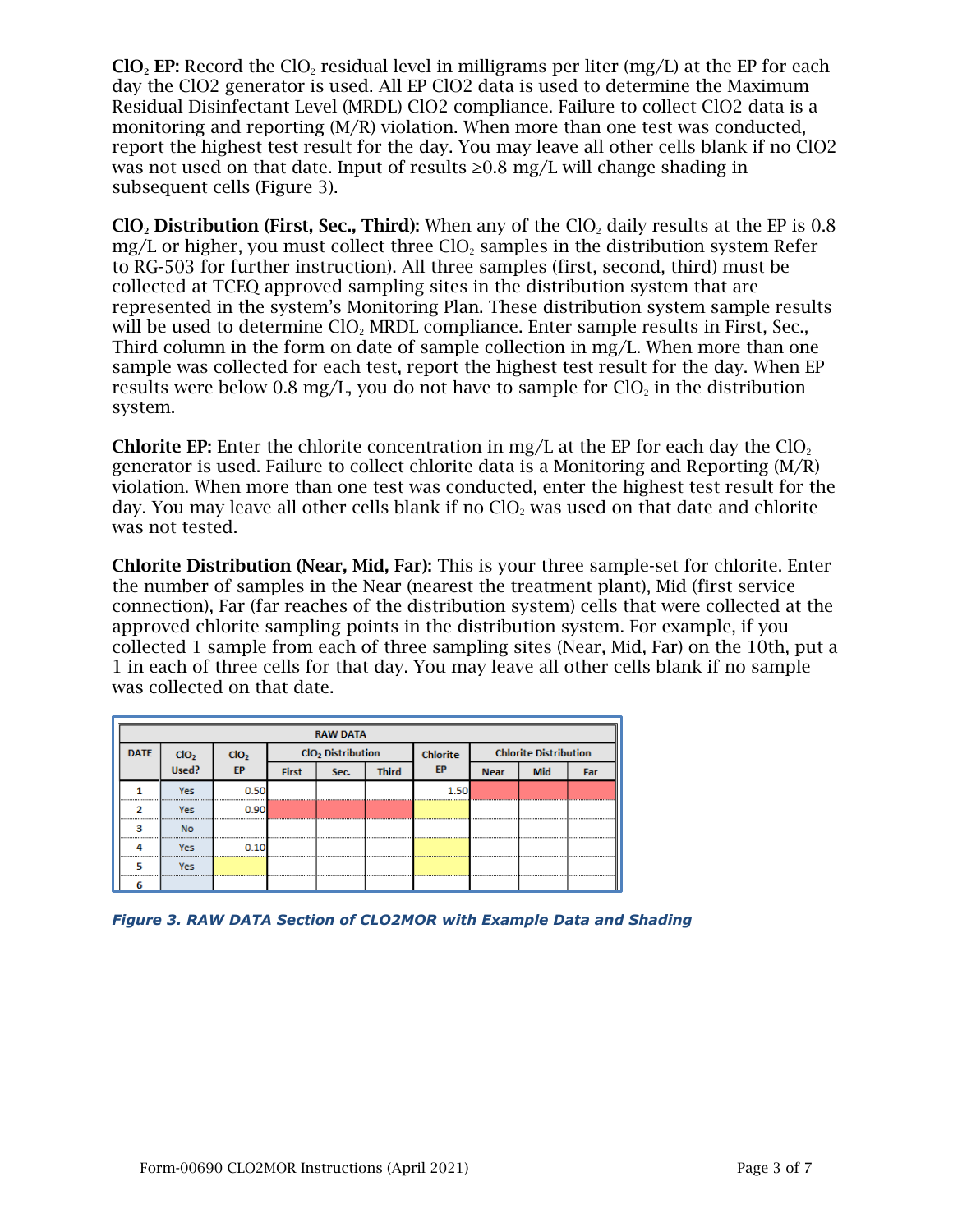## **Disinfection and Violation Information, General Remarks**

| <b>Chlorite Stock Solution</b> |  |  |                                         |  |
|--------------------------------|--|--|-----------------------------------------|--|
| g/L chlorite                   |  |  |                                         |  |
| g/L chlorate                   |  |  |                                         |  |
|                                |  |  |                                         |  |
| <b>Booster Chlorination?</b>   |  |  | <b>Chlorite Distribution Monitoring</b> |  |
|                                |  |  | Samples Collected                       |  |
|                                |  |  |                                         |  |

*Figure 4. Disinfection Section of CLO2MOR*

(Optional) Chlorite Stock Solution: The purity of the sodium chlorite feedstock can be reduced by high temperatures or exposure to sunlight. Each plant should test the purity of the chlorite solution in the bulk storage tank at least monthly. Enter the chlorite and chlorate concentrations, in grams per liter (g/L), of the sodium chlorite solution used to supply the  $ClO<sub>2</sub>$  generator. If you analyzed the stock solution more than once during the reporting month, record the average value of all the tests.

Booster Chlorination?: Using the drop-down list, select "Yes" if your system has booster chlorination facilities in the distribution system. If not, select "No".

Chlorite Distribution Monitoring Samples Collected: This count will be calculated automatically based on how many samples were entered in the RAW DATA table for Near, Mid, Far.

| <b>Chlorine Dioxide Violations</b>          |                                      |                       |                  |                             |  |  |  |  |
|---------------------------------------------|--------------------------------------|-----------------------|------------------|-----------------------------|--|--|--|--|
| <b>Number of Violations</b>                 | <b>Chlorite M/R Violations</b>       |                       |                  |                             |  |  |  |  |
| Acute MRDL                                  | Note: MCL Violations TBD by the TCEQ |                       |                  |                             |  |  |  |  |
| Non Acute MRDL                              |                                      |                       |                  | <b>Number of Violations</b> |  |  |  |  |
| Monitoring                                  |                                      |                       | Monitoring       |                             |  |  |  |  |
| <b>TCEQ Notified?</b>                       |                                      | <b>TCEQ Notified?</b> |                  |                             |  |  |  |  |
| 03/08/21<br>Date(s):                        |                                      | Date:                 |                  |                             |  |  |  |  |
| Public Notified?                            |                                      |                       | Public Notified? |                             |  |  |  |  |
| Date(s):                                    |                                      | Date:                 |                  |                             |  |  |  |  |
|                                             |                                      |                       |                  |                             |  |  |  |  |
| <b>GENERAL REMARKS ABOUT CIO2 GENERATOR</b> |                                      |                       |                  |                             |  |  |  |  |
|                                             |                                      |                       |                  |                             |  |  |  |  |
|                                             |                                      |                       |                  |                             |  |  |  |  |

#### *Figure 5. Violation Section of CLO2MOR*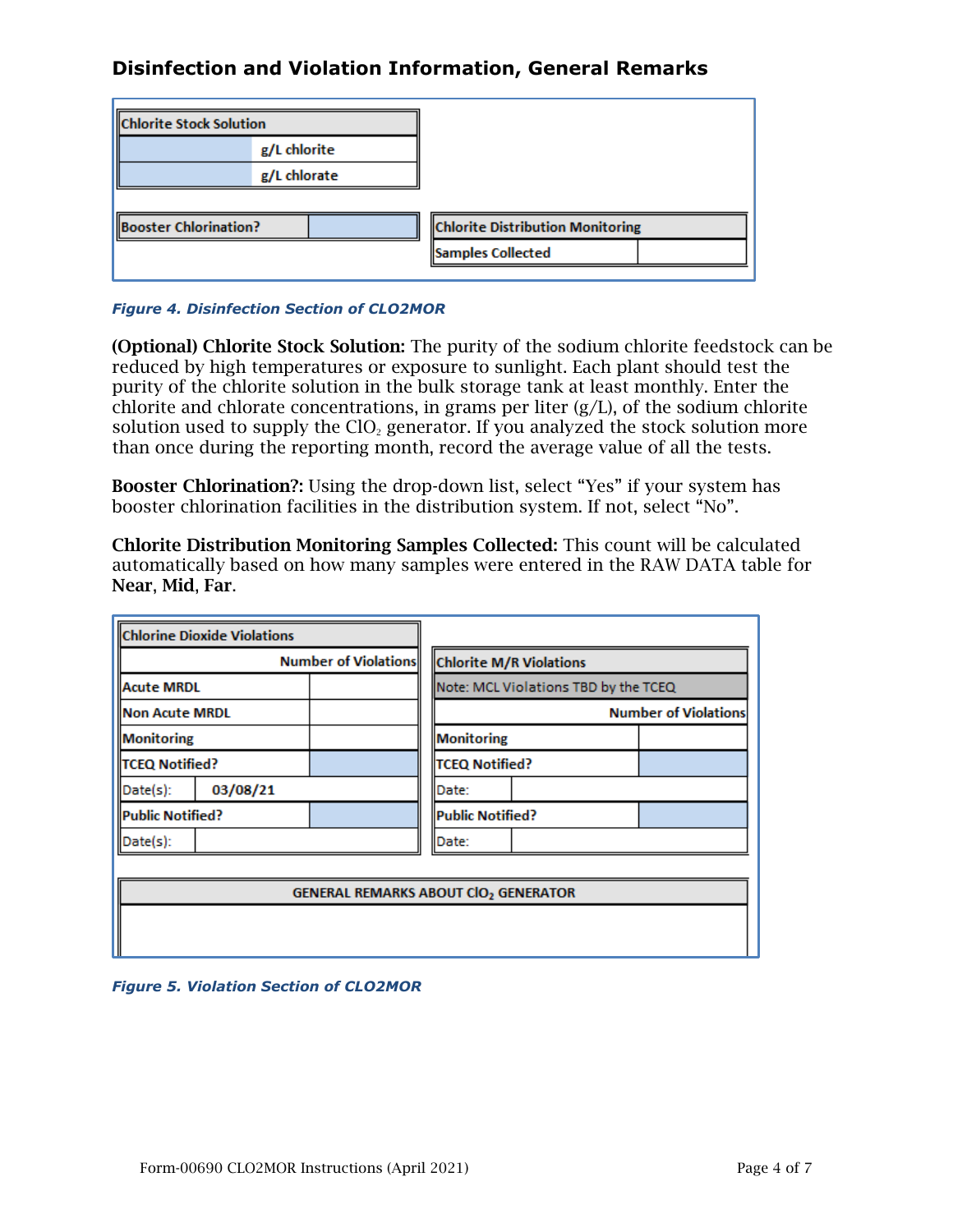### Chlorine Dioxide Violations:

Acute MRDL: This will be calculated automatically. If you have an Acute Maximum Residual Disinfectant Level MRDL violation, you must notify both the TCEQ and your customers within 24 hours.

Non Acute MRDL: This will be calculated automatically.

Monitoring: This will be calculated automatically.

**TCEQ Notified? Dates:** Use the drop-down list, select "Yes" if you had any  $CIO<sub>2</sub>$ violation and notified the TCEQ and public as required. Enter date(s). Select "No" if you failed to do the proper notification.

**Public Notified? Dates:** Use the drop-down list, select "Yes" if you had any  $ClO<sub>2</sub>$ violation and did the required public notification. Enter date(s). Select "No" if you did not have a  $ClO<sub>2</sub>$  violation that required public notification or failed to do proper notification. If you have already issued the notice, attach a copy of the notice and the Certificate of Delivery.

### **You must contact the TCEQ's Drinking Water Standards Section (DWSS) following an MRDL violation.**

- You must notify the DWSS of an Acute MRDL violation within 24 hours.
- You must notify the DWSS of a Non-acute MRDL by the end of the next business day.
- The DWSS may be contacted by email at **[pdws@tceq.texas.gov](mailto:pdws@tceq.texas.gov)** or telephone at (512) 239-4691.

### Chlorite M/R Violations:

Monitoring: The Number of Violations will be calculated automatically.

TCEQ Notified?/Date: Use the drop-down list, select "Yes" or "No" if the TCEQ was notified. Date and TCEQ notification is indicated by the submission of the MOR.

Public Notified? / Date: Use the drop-down list, select "Yes" if you had a chlorite M&R violation and have already issued the required public notice. Enter the date(s). Select "No" if you will issue the notice later. If you issued a public notice, attach a copy of the notice(s) and certificate of delivery.

GENERAL REMARKS ABOUT CIO<sub>2</sub> GENERATOR: Enter any required maintenance and feed adjustments made to the  $ClO<sub>2</sub>$  generator during the reporting month.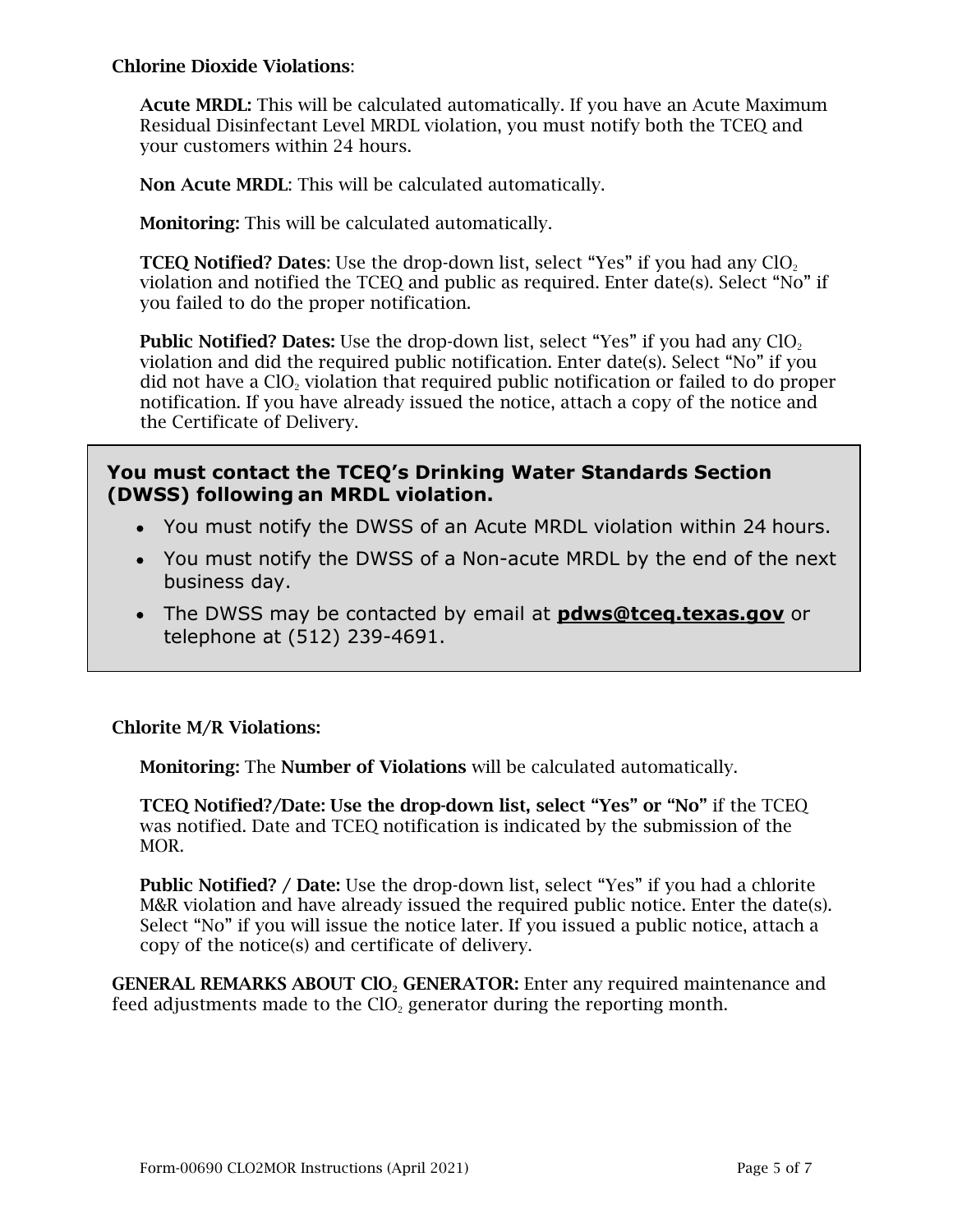| Total water treated this Month |  | Sodium Chlorite used this Month |
|--------------------------------|--|---------------------------------|
| МG                             |  | <b>lbs</b>                      |
|                                |  |                                 |

#### *Figure 6. Water Treatment and Sodium Chlorite Section of CLO2MOR*

(Optional) Total Water Treated this Month: Enter the total amount of water, in million gallons (MG), treated during the reporting month.

(Optional) Sodium Chlorite Used this Month: Enter the total amount of sodium chlorite, in pounds (lbs.), used by the water treatment plant during the reporting month.

| <b>DATA SUMMARY</b> |                  |                               |      |              |           |  |  |
|---------------------|------------------|-------------------------------|------|--------------|-----------|--|--|
|                     | ClO <sub>2</sub> | ClO <sub>2</sub> Distribution |      |              |           |  |  |
|                     | EP               | No. of Sets:                  |      |              | <b>EP</b> |  |  |
|                     |                  | <b>First</b>                  | Sec. | <b>Third</b> |           |  |  |
| $#$ > Limit         |                  |                               |      |              |           |  |  |
| Max.                |                  |                               |      |              |           |  |  |
| Min.                |                  |                               |      |              |           |  |  |
| Avg.                |                  |                               |      |              |           |  |  |

#### *Figure 7. DATA SUMMARY Section of CLO2MOR*

DATA SUMMARY: All data in the DATA SUMMARY table will auto populate based on the data that is entered in the RAW DATA. Review the data that auto populates in the table to ensure accurate and complete data is reflected.